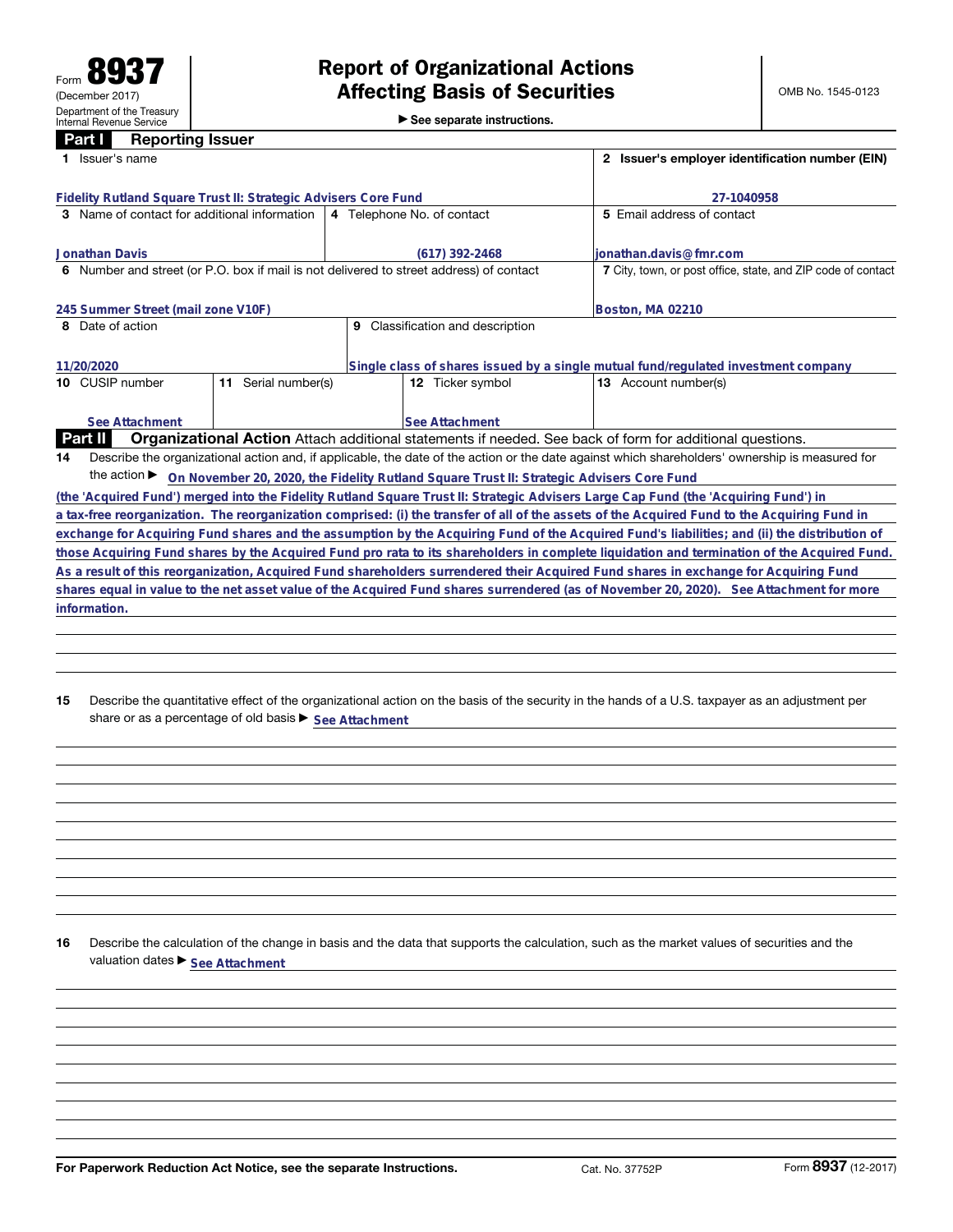| Form 8937 (12-2017) |                                 |                                                                                                                                                              | Page 2                     |
|---------------------|---------------------------------|--------------------------------------------------------------------------------------------------------------------------------------------------------------|----------------------------|
| <b>Part II</b>      |                                 | <b>Organizational Action (continued)</b>                                                                                                                     |                            |
| 17                  |                                 | List the applicable Internal Revenue Code section(s) and subsection(s) upon which the tax treatment is based ▶                                               |                            |
|                     |                                 | IRC sections 368(a), 354(a) and 358(a).<br>Treas. Reg. section 1.358-2                                                                                       |                            |
|                     |                                 |                                                                                                                                                              |                            |
|                     |                                 |                                                                                                                                                              |                            |
|                     |                                 |                                                                                                                                                              |                            |
|                     |                                 |                                                                                                                                                              |                            |
|                     |                                 |                                                                                                                                                              |                            |
|                     |                                 |                                                                                                                                                              |                            |
|                     |                                 |                                                                                                                                                              |                            |
|                     |                                 |                                                                                                                                                              |                            |
|                     |                                 |                                                                                                                                                              |                            |
|                     |                                 |                                                                                                                                                              |                            |
| 18                  |                                 | Can any resulting loss be recognized? ► No loss can be recognized as a result of this event.                                                                 |                            |
|                     |                                 |                                                                                                                                                              |                            |
|                     |                                 |                                                                                                                                                              |                            |
|                     |                                 |                                                                                                                                                              |                            |
|                     |                                 |                                                                                                                                                              |                            |
|                     |                                 |                                                                                                                                                              |                            |
|                     |                                 |                                                                                                                                                              |                            |
|                     |                                 |                                                                                                                                                              |                            |
|                     |                                 |                                                                                                                                                              |                            |
|                     |                                 |                                                                                                                                                              |                            |
|                     |                                 |                                                                                                                                                              |                            |
|                     |                                 |                                                                                                                                                              |                            |
| 19                  |                                 | Provide any other information necessary to implement the adjustment, such as the reportable tax year ▶ None                                                  |                            |
|                     |                                 |                                                                                                                                                              |                            |
|                     |                                 |                                                                                                                                                              |                            |
|                     |                                 |                                                                                                                                                              |                            |
|                     |                                 |                                                                                                                                                              |                            |
|                     |                                 |                                                                                                                                                              |                            |
|                     |                                 |                                                                                                                                                              |                            |
|                     |                                 |                                                                                                                                                              |                            |
|                     |                                 |                                                                                                                                                              |                            |
|                     |                                 |                                                                                                                                                              |                            |
|                     |                                 |                                                                                                                                                              |                            |
|                     |                                 | Under penalties of perjury, I declare that I have examined this return, including accompanying schedules and statements, and to the best of my knowledge and |                            |
|                     |                                 | belief, it is true, correct, and complete. Declaration of preparer (other than officer) is based on all information of which preparer has any knowledge.     |                            |
| Sign                |                                 |                                                                                                                                                              |                            |
| Here                | Signature $\blacktriangleright$ | Date $\blacktriangleright$                                                                                                                                   | 2/5/2021                   |
|                     |                                 | Print your name ▶ Jonathan Davis<br>Title $\blacktriangleright$                                                                                              | <b>Assistant Treasurer</b> |
| Paid                |                                 | Preparer's signature<br>Date<br>Print/Type preparer's name                                                                                                   | PTIN<br>Check $\Box$ if    |
| <b>Preparer</b>     |                                 |                                                                                                                                                              | self-employed              |
| <b>Use Only</b>     |                                 | Firm's name<br>▶                                                                                                                                             | Firm's EIN ▶               |
|                     |                                 | Firm's address ▶                                                                                                                                             | Phone no.                  |

Send Form 8937 (including accompanying statements) to: Department of the Treasury, Internal Revenue Service, Ogden, UT 84201-0054